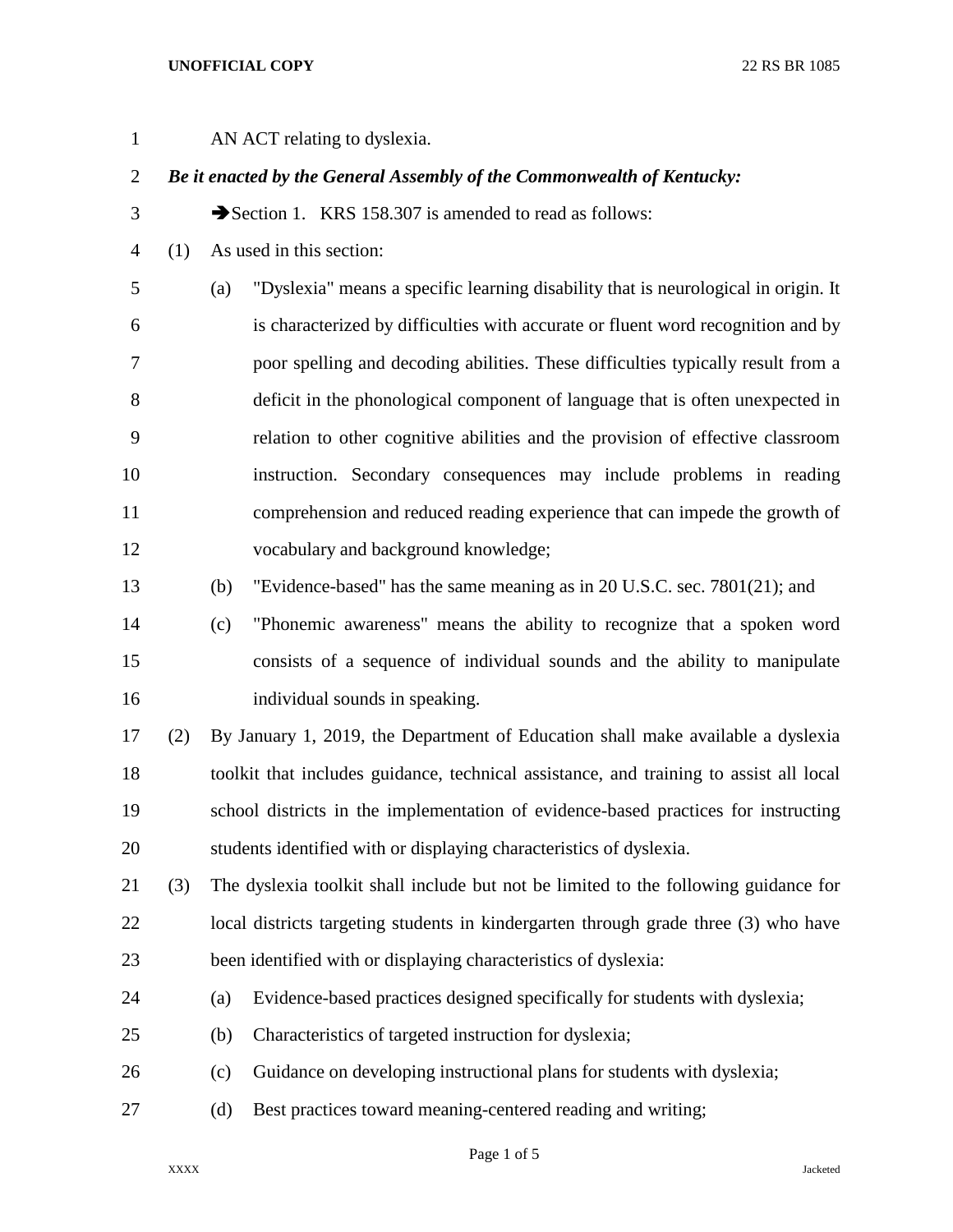**UNOFFICIAL COPY** 22 RS BR 1085

| $\mathbf{1}$   |     | (e)                                                            | Structured multisensory and literacy approaches to teaching language and            |  |
|----------------|-----|----------------------------------------------------------------|-------------------------------------------------------------------------------------|--|
| $\overline{c}$ |     |                                                                | reading skills; and                                                                 |  |
| 3              |     | (f)                                                            | Suggested professional development activities.                                      |  |
| 4              | (4) |                                                                | The department shall collaborate with the Education Professional Standards Board,   |  |
| 5              |     |                                                                | Council on Postsecondary Education, and other groups as necessary to improve and    |  |
| 6              |     |                                                                | update professional development opportunities for teachers specifically related to  |  |
| 7              |     | dyslexia. Professional development opportunities may focus on: |                                                                                     |  |
| 8              |     | (a)                                                            | Development and ongoing implementation of training and coaching for                 |  |
| 9              |     |                                                                | teachers;                                                                           |  |
| 10             |     | (b)                                                            | Identifying high-quality trainers to provide support to local districts utilizing a |  |
| 11             |     |                                                                | coaching model to develop building level dyslexia experts;                          |  |
| 12             |     | (c)                                                            | Developing awareness training modules for all instructional staff to include        |  |
| 13             |     |                                                                | information about characteristics of dyslexia; and                                  |  |
| 14             |     | (d)                                                            | Evidence-based interventions, structured multisensory and literacy approaches       |  |
| 15             |     |                                                                | to teach language and reading skills, and accommodations for dyslexia and           |  |
| 16             |     |                                                                | other specific learning disabilities.                                               |  |
| 17             | (5) |                                                                | Each local board of education <b>shall</b> {may} develop a policy addressing the    |  |
| 18             |     |                                                                | implementation of a program for the identification of and strategies for assisting  |  |
| 19             |     |                                                                | students in kindergarten through grade three (3) with dyslexia.                     |  |
| 20             | (6) |                                                                | The local board policies <i>shall</i> [may] include but not be limited to:          |  |
| 21             |     | (a)                                                            | The definition and characteristics of dyslexia;                                     |  |
| 22             |     | (b)                                                            | A process for identifying students who are displaying characteristics of            |  |
| 23             |     |                                                                | dyslexia;                                                                           |  |
| 24             |     | (c)                                                            | A process for the utilization of evaluation tools to accurately identify students   |  |
| 25             |     |                                                                | who are displaying characteristics of dyslexia. Any qualified dyslexia              |  |
| 26             |     |                                                                | evaluation tool utilized by a local district shall address but not be limited to    |  |
| 27             |     |                                                                | the following components:                                                           |  |

Page 2 of 5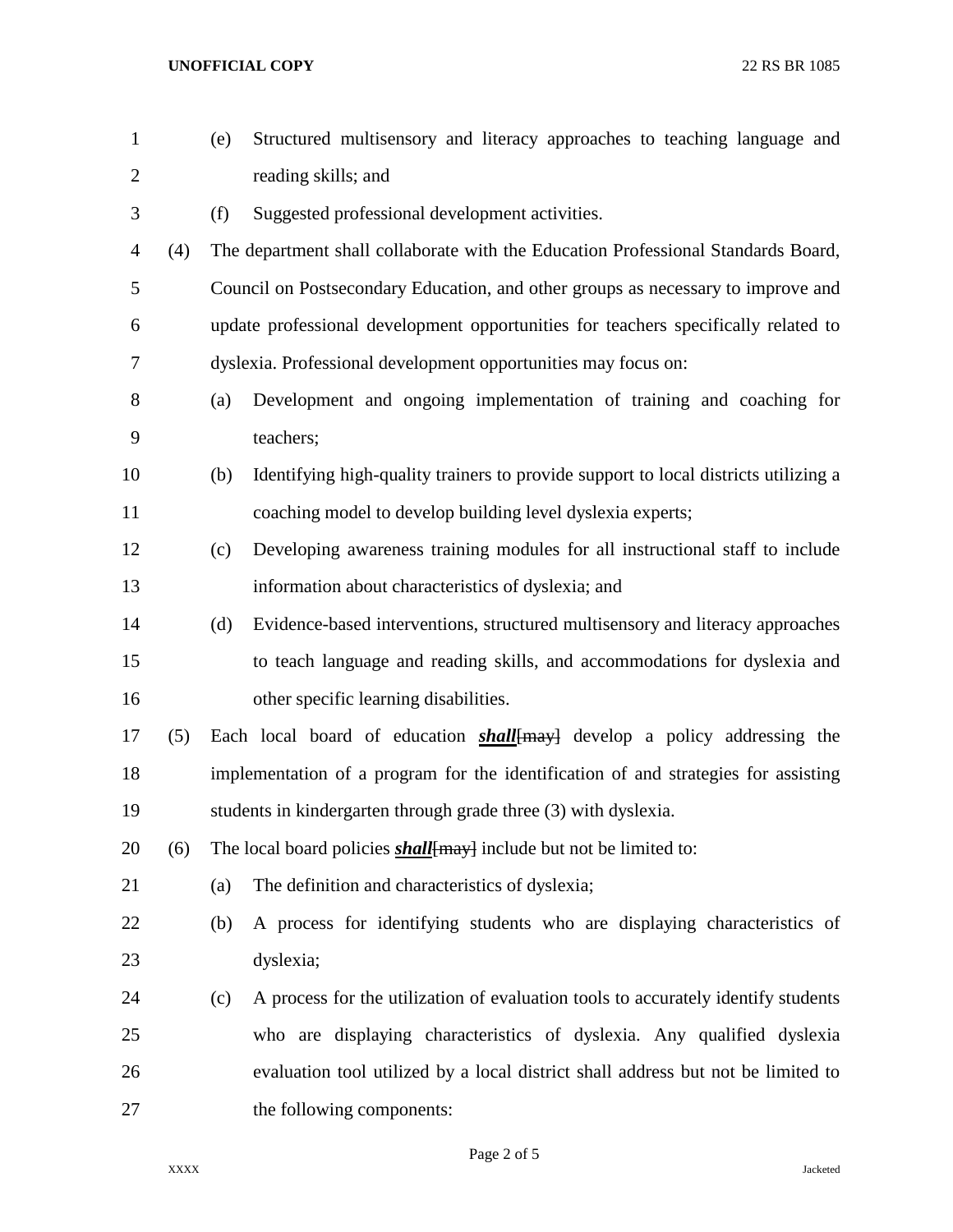| $\mathbf{1}$   |     |     | 1.<br>Phonological awareness and phonemic awareness;                                |
|----------------|-----|-----|-------------------------------------------------------------------------------------|
| $\overline{2}$ |     |     | Sound symbol recognition;<br>2.                                                     |
| 3              |     |     | Alphabet knowledge;<br>3.                                                           |
| $\overline{4}$ |     |     | Decoding skills;<br>4.                                                              |
| 5              |     |     | 5.<br>Encoding skills; and                                                          |
| 6              |     |     | Rapid naming;<br>6.                                                                 |
| 7              |     | (d) | A process for how evaluation tools are administered and evaluated by trained        |
| $8\,$          |     |     | district personnel or licensed professionals;                                       |
| 9              |     | (e) | A process for outreach to parents of students identified with or displaying the     |
| 10             |     |     | characteristics of dyslexia with information and resource materials and how         |
| 11             |     |     | dyslexia may be addressed in the student's educational setting;                     |
| 12             |     | (f) | Identification of evidence-based interventions, structured multisensory and         |
| 13             |     |     | literacy approaches to teach language and reading skills, and accommodations        |
| 14             |     |     | that schools may utilize to provide services to students identified as having       |
| 15             |     |     | dyslexia; and                                                                       |
| 16             |     | (g) | A process for monitoring a student's progress after the positive identification,    |
| 17             |     |     | including assessments to ascertain whether the intervention services improve        |
| 18             |     |     | the student's language processing and reading skills.                               |
| 19             | (7) |     | By June 30 of each year, each local school district [that developed a policy        |
| 20             |     |     | addressing the implementation of a program for the identification of and strategies |
| 21             |     |     | for assisting students in kindergarten through grade three (3) with dyslexia ]shall |
| 22             |     |     | provide the department the following data for the current school year:              |
| 23             |     | (a) | The number of students in kindergarten through grade three (3) that were            |
| 24             |     |     | identified as displaying characteristics of dyslexia;                               |
| 25             |     | (b) | The number of students in paragraph (a) of this subsection that were identified     |
| 26             |     |     | through the response-to-intervention process;                                       |
| 27             |     | (c) | The number of students in kindergarten through grade three (3) that were            |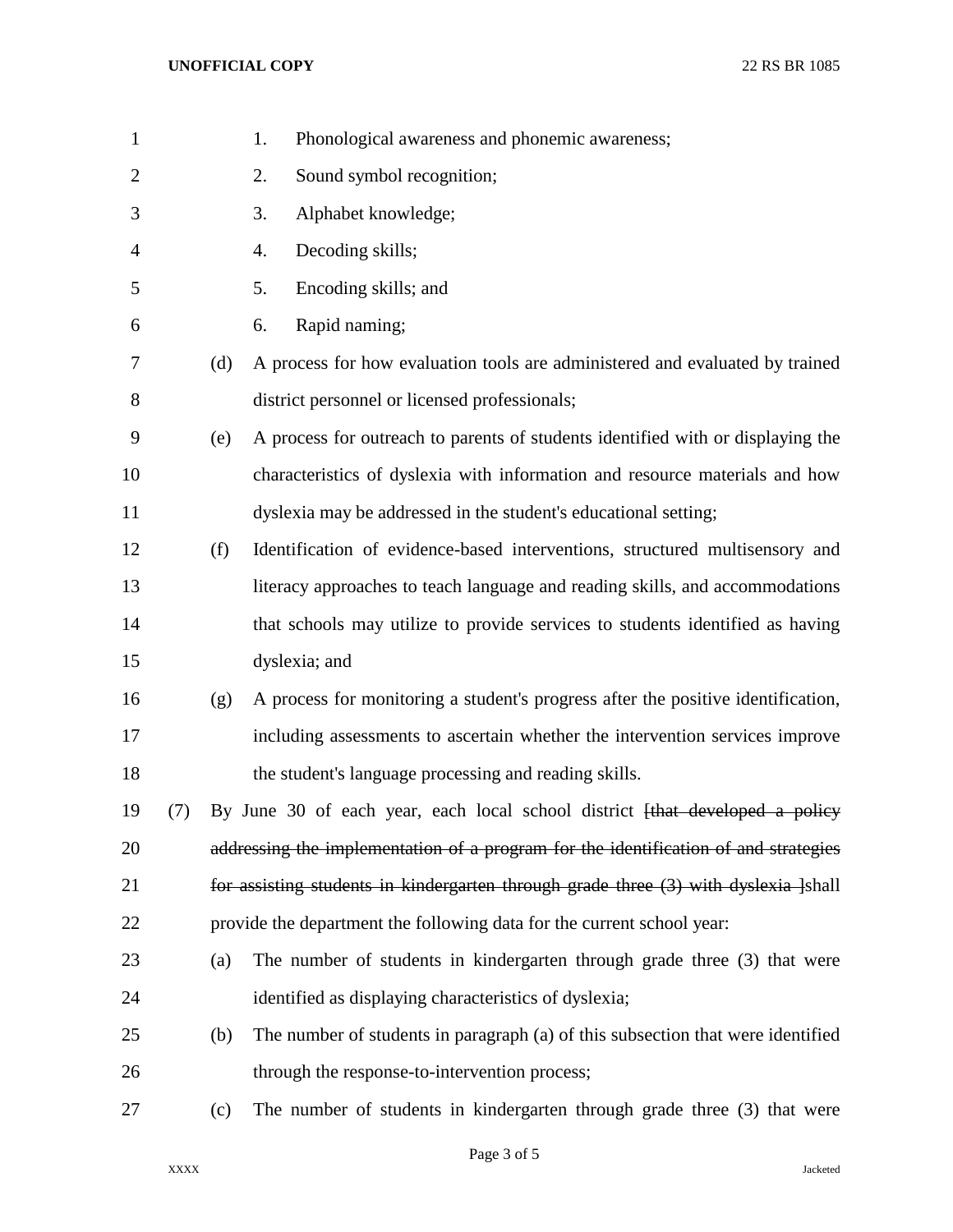| $\mathbf{1}$   |     |     | evaluated for dyslexia;                                                             |
|----------------|-----|-----|-------------------------------------------------------------------------------------|
| $\overline{2}$ |     | (d) | The number of students in kindergarten through grade three (3) that were            |
| 3              |     |     | identified with dyslexia;                                                           |
| 4              |     | (e) | The dyslexia evaluation tools used to identify students;                            |
| 5              |     | (f) | The number of students in kindergarten through grade three (3) that were            |
| 6              |     |     | participating in interventions within the school setting;                           |
| 7              |     | (g) | The process or tools used to evaluate student progress; and                         |
| 8              |     | (h) | The number of trained district personnel or licensed professionals used to          |
| 9              |     |     | administer the dyslexia evaluation tools.                                           |
| 10             | (8) | (a) | The department shall establish a study project to gather information on early       |
| 11             |     |     | screening and intervention services for children with characteristics of            |
| 12             |     |     | dyslexia. The commissioner of education shall select $up$ to six (6) {three (3)}    |
| 13             |     |     | school districts to participate in the study project and shall include at least.    |
| 14             |     |     | one (1) that is for which shall be located in an urban setting, one (1) that is for |
| 15             |     |     | which shall be located in a suburban setting, and one (1) that is [of which         |
| 16             |     |     | shall be located in a rural setting.                                                |
| 17             |     | (b) | The department shall establish guidelines and procedures for the study project.     |
| 18             |     | (c) | The study project shall operate for $six$ (6) [three (3)] full school years,        |
| 19             |     |     | beginning with the school year that begins at least three (3) months after July     |
| 20             |     |     | 14, 2018.                                                                           |
| 21             |     | (d) | The goal of the study project shall be to evaluate the effectiveness of early       |
| 22             |     |     | reading assistance programs for children with characteristics of dyslexia.          |
| 23             |     | (e) | The commissioner may consult with recognized organizations that specialize          |
| 24             |     |     | in structured literacy programs for the treatment of dyslexia in establishing       |
| 25             |     |     | and operating the study project.                                                    |
| 26             |     | (f) | The department shall submit a final report outlining the findings of the study      |
| 27             |     |     | to the Interim Joint Committee on Education by November 1 after the final           |